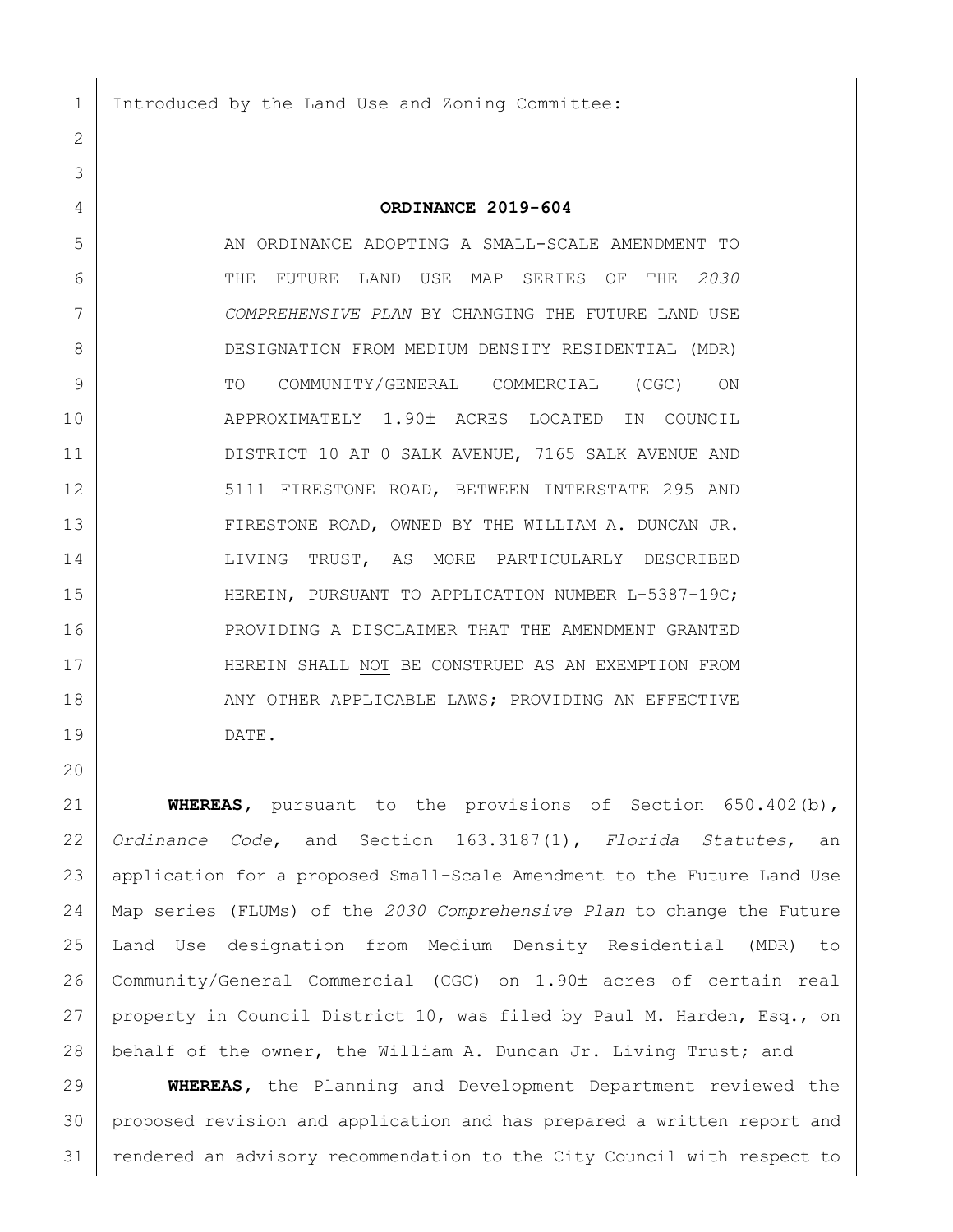1 the proposed amendment; and

 **WHEREAS,** the Planning Commission, acting as the Local Planning Agency (LPA), held a public hearing on this proposed amendment, with due public notice having been provided, reviewed and considered comments received during the public hearing and made its recommendation 6 to the City Council; and

 **WHEREAS,** the Land Use and Zoning (LUZ) Committee of the City Council held a public hearing on this proposed amendment to the *2030 Comprehensive Plan*, pursuant to Chapter 650, Part 4, *Ordinance Code*, considered all written and oral comments received during the public 11 | hearing, and has made its recommendation to the City Council; and

 **WHEREAS,** the City Council held a public hearing on this proposed 13 | amendment, with public notice having been provided, pursuant to Section 163.3187, *Florida Statutes* and Chapter 650, Part 4, *Ordinance Code,* and considered all oral and written comments received during public hearings, including the data and analysis portions of this proposed amendment to the *2030 Comprehensive Plan* and the recommendations of the Planning and Development Department, the Planning Commission and the LUZ Committee; and

 **WHEREAS,** in the exercise of its authority, the City Council has determined it necessary and desirable to adopt this proposed amendment to the *2030 Comprehensive Plan* to preserve and enhance present 23 advantages, encourage the most appropriate use of land, water, and 24 | resources consistent with the public interest, overcome present deficiencies, and deal effectively with future problems which may result from the use and development of land within the City of 27 Jacksonville; now, therefore

**BE IT ORDAINED** by the Council of the City of Jacksonville: **Section 1. Purpose and Intent.** This Ordinance is adopted to 30 carry out the purpose and intent of, and exercise the authority set out in, the Community Planning Act, Sections 163.3161 through 163.3248,

 $-2 -$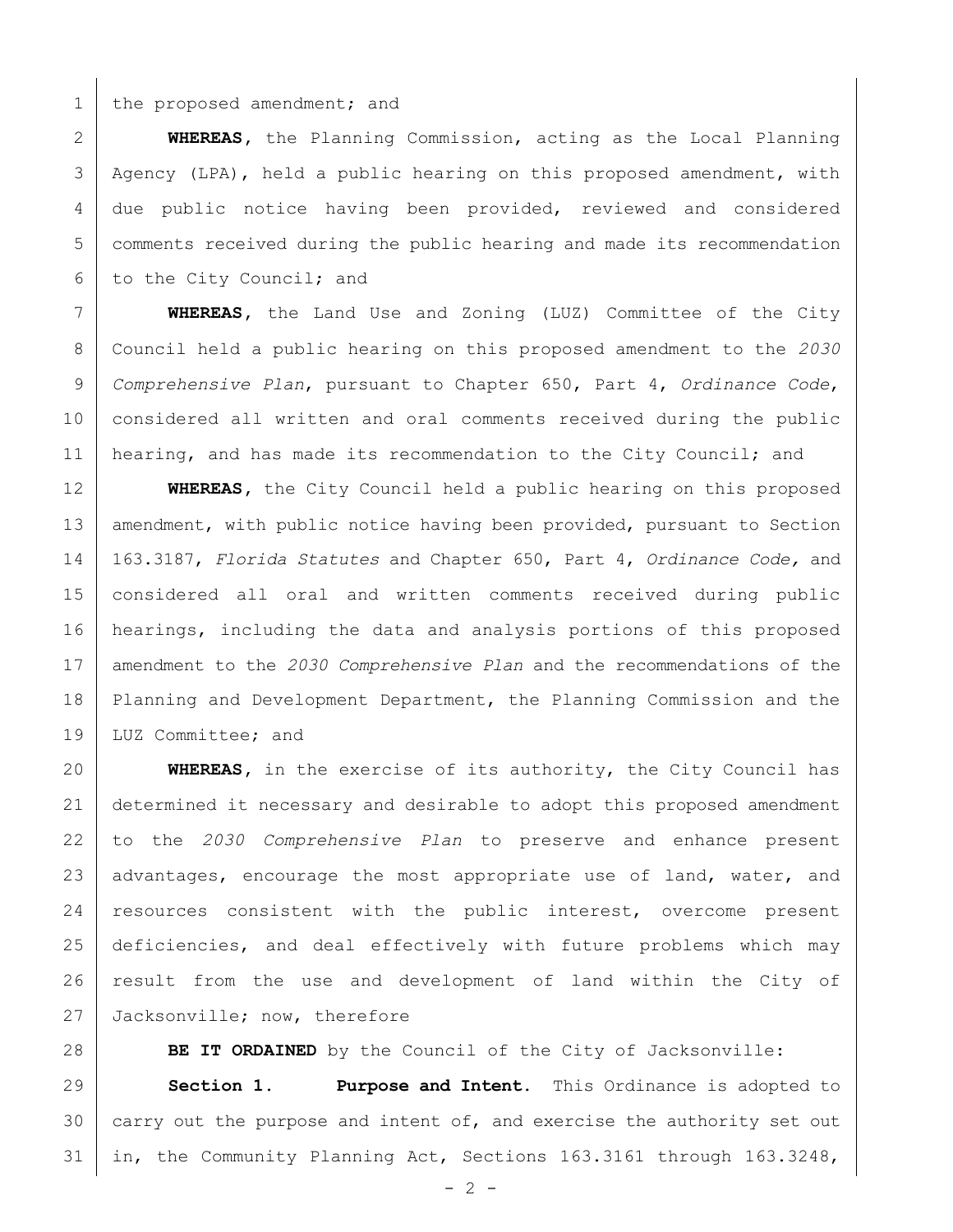*Florida Statutes*, and Chapter 166, *Florida Statutes*, as amended.

 **Section 2. Subject Property Location and Description.** The approximately 1.90 acres (R.E. Nos. 014344-0000, 014345-0000 and 014359-0010) is located in Council District 10 at 0 Salk Avenue, 7165 Salk Avenue and 5111 Firestone Road, between Interstate 295 and Firestone Road, as more particularly described in **Exhibit 1**, dated June 19, 2019, and graphically depicted in **Exhibit 2**, both **attached hereto** 8 and incorporated herein by this reference (Subject Property).

 **Section 3. Owner and Applicant Description.** The subject property is owned by the William A. Duncan Jr. Living Trust. The 11 | applicant is Paul M. Harden, Esq., 501 Riverside Avenue, Suite 901, Jacksonville, Florida 32202; (904) 396-5731.

 **Section 4. Adoption of Small-Scale Land Use Amendment.** The City Council hereby adopts a proposed Small-Scale revision to the Future Land Use Map series of the *2030 Comprehensive Plan* by changing the Future Land Use Map designation from Medium Density Residential (MDR) to Community/General Commercial (CGC), pursuant to Application Number L-5387-19C.

 **Section 5. Applicability, Effect and Legal Status.** The applicability and effect of the *2030 Comprehensive Plan*, as herein amended, shall be as provided in the Community Planning Act, Sections 163.3161 through 163.3248, *Florida Statutes*, and this Ordinance. All development undertaken by, and all actions taken in regard to development orders by governmental agencies in regard to land which is subject to the *2030 Comprehensive Plan*, as herein amended, shall be 26 consistent therewith as of the effective date of this amendment to the plan.

## **Section 6. Effective date of this Plan Amendment.**

 (a) If the amendment meets the criteria of Section 163.3187, *Florida Statutes*, as amended, and is not challenged, the effective date 31 of this plan amendment shall be thirty-one  $(31)$  days after adoption.

- 3 -